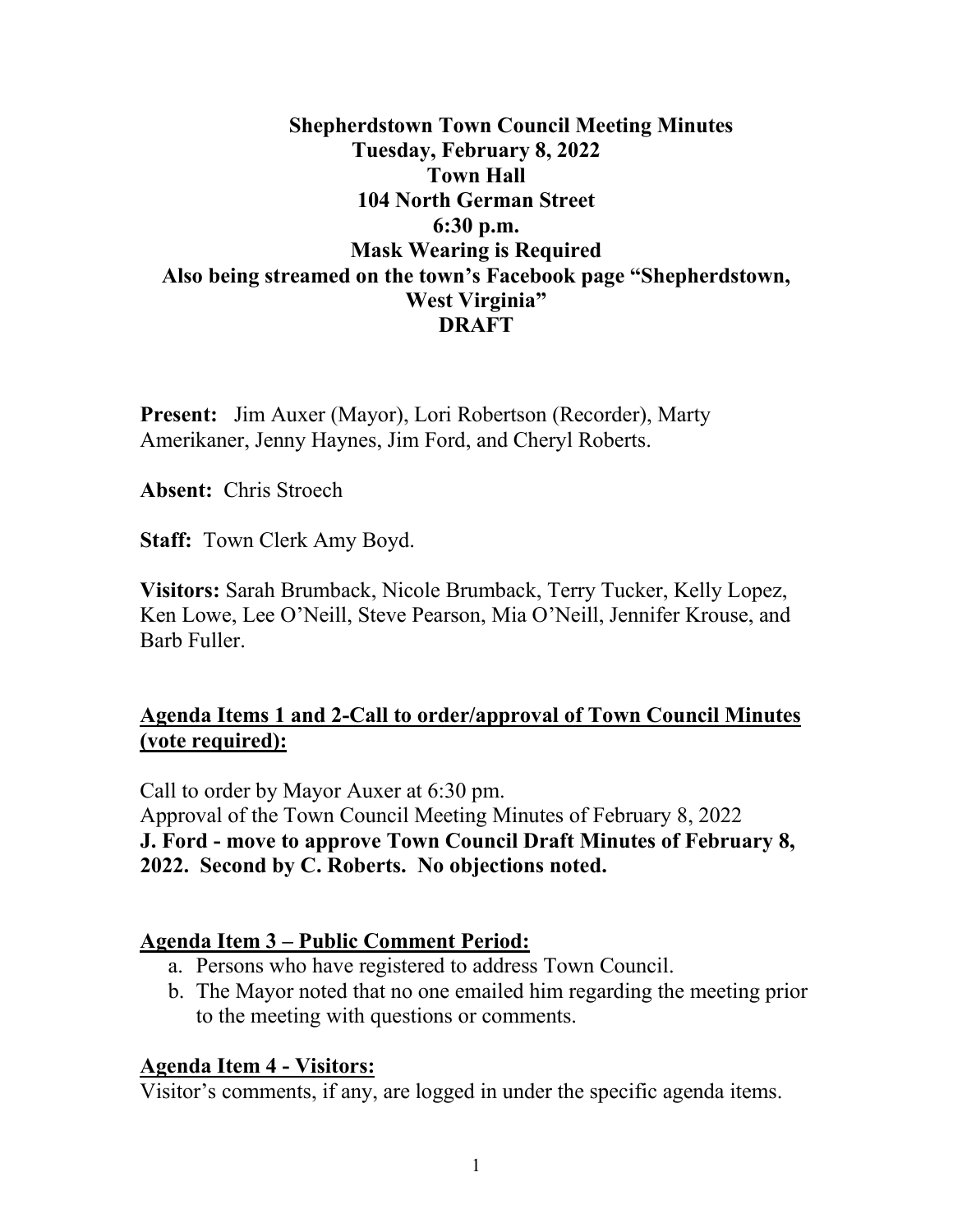#### **Agenda Item 5 – Public Hearings:**

a. None

#### **Agenda Item 6 – Unfinished Business:**

a. Path Project – Resolution

Mayor – This authorizes the mayor to sign the resolution. It includes maintaining the path for 20 years and the town would be responsible for any money above the proposed costs. We can get volunteers to help maintain the path.

#### **J. Haynes – move to authorize Mayor Auxer to sign the Path Resolution. Second by C. Roberts. No objections noted.**

b. Tobacco Warehouse Lease to Ascend WV Program Mayor – nothing has changed. There is a date of February 18 at 1 p.m. to look at it.

#### **Agenda Item 7 – Old Business:**

a. None

## **Agenda Item 8 – New Business:**

- a. Event Request
	- i. Stronger With Each Step 5K

L. O'Neill started a foundation for her son. The 5K will be May 14. There will be an MC at Rumsey Park (at the rocks facing the monument). They will let the neighbors know of the event. There will be no music. There will be port-apotties at the town hall parking lot as well as the parking spaces at Rumsey Park. There will be signs along River Road.

**C. Roberts – move to approve the Stronger With Each Step 5K event allowing a MC, changes to the event application, and waiving the park fee. Second by L. Robertson. No objections noted.**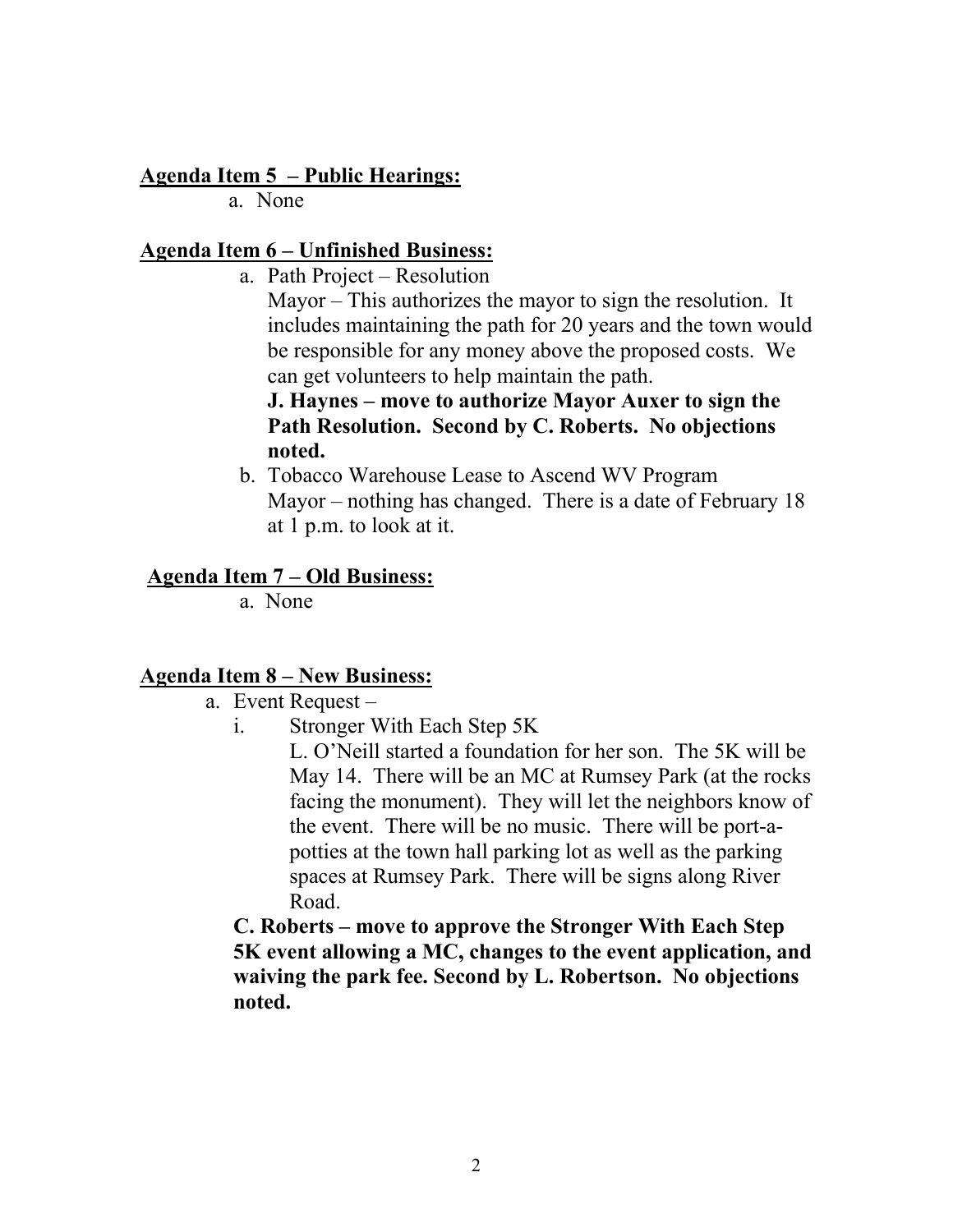- ii. Shepherdstown Public Library shredding event S. Brumback – May  $14<sup>th</sup>$  from 11:00 a.m.-1:00 p.m. behind the Library and to close King St. from German to New St. **L. Robertson – move to approve the Shepherdstown Library 'Shred Fest" May 14th. Second by J. Ford. No objections noted.**
- b. Request to appear from Ken Lowe to present a petition in support of moving the Shepherdstown Elementary School to the current site of the Shepherdstown Middle School.

K. Lowe – was here in October speaking to this body, and presented a now VS. then scenario. There is now a petition, started by Terry Tucker, for moving the elementary school into the middle school building. To date there are 47 signatures on paper and 105 signatures online. The petition will be addressed and forwarded to the Jefferson County Board of Education, the Jefferson County Development Authority, and the Jefferson County Commission. We want the elementary school left in Shepherdstown. He wants the county to build the middle school first, and then refurbish the old middle school so the elementary school can then move into it.

J. Ford – what exactly do you want us to do?

K. Lowe – wants the council to pass a resolution in support of the elementary school staying here. He urged the council to support this idea.

Mayor – asked if K. Lowe was going to ask the Bd. of Ed., the JCDA, and the Jefferson Co. Commission for the same thing? K. Lowe – he can do that. He offered to place \$10K of his own money in a fund for the teachers to use.

M. Amerikaner – the public hearings are all done and bond money is procured. They can lose the bond money if the construction plans change. Most of the population to the school is from the county, not so many from the corporation.

K. Lowe – there aren't many subdivisions near the proposed location. He hates the idea of busing. There are new

developments coming on Rt. 45 and they will have to be bused.

J. Ford – only approximately 10 kids walk to school. We can't fix this; it's a county issue.

K. Lowe – that's not true.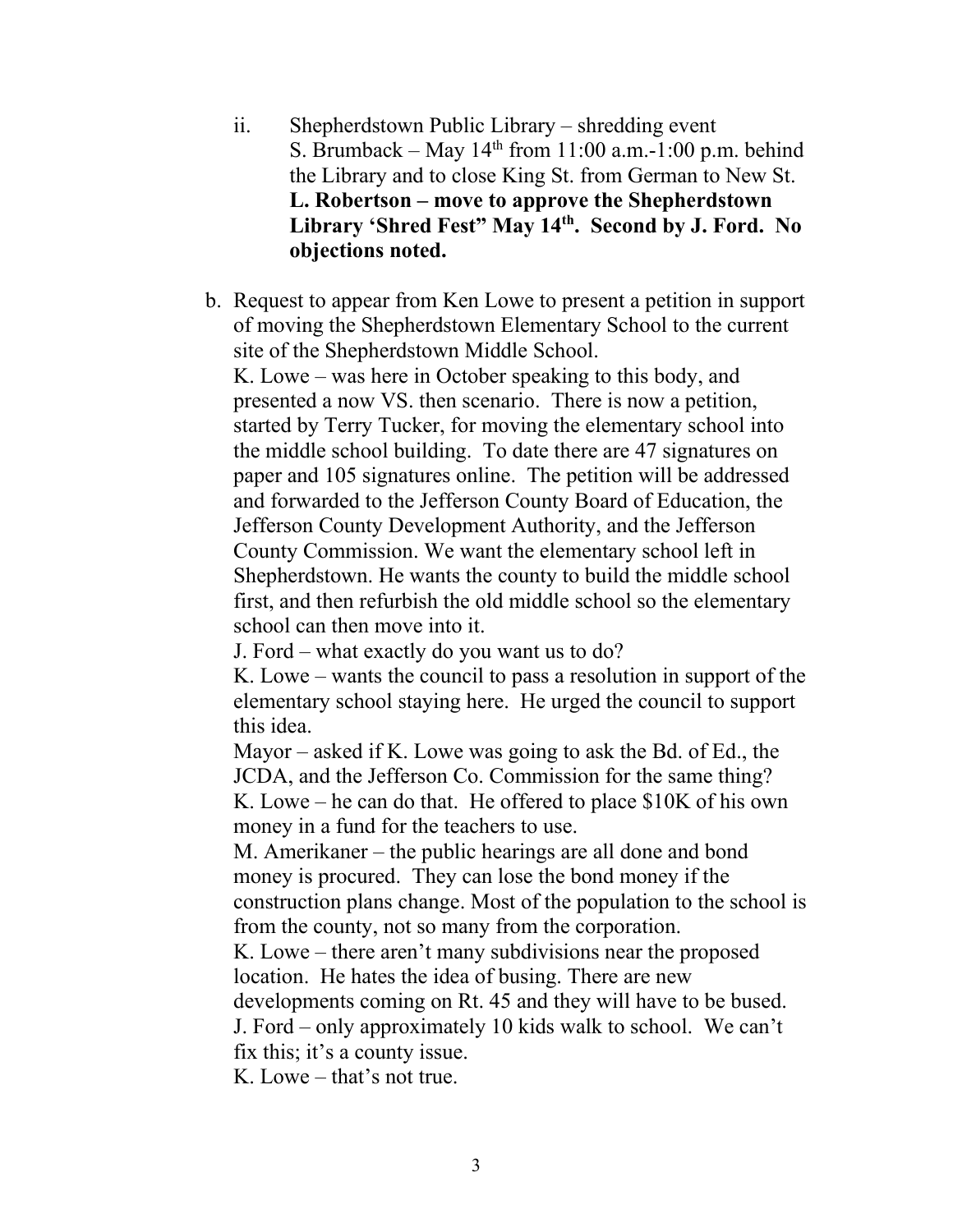T. Tucker – they could build two smaller schools possibly. These large campus ideas come from California. Mayor – suggested that K. Lowe submit a resolution that the council can look at during the March's meeting.

c. Reminder - Tuesday, June 7, 2022, is the Municipal Election for Mayor, Recorder and Council. The candidate filing period is February 28 – March 11.

#### **Agenda Item 9 – Mayor's Report:**

- There is a nice letter in the packet from SAIL praising Chief King.
- The winter Farmer's Market is Feb. 20 March  $6<sup>th</sup>$  from 11 a.m. – 1 p.m. The regular Farmer's Market starts, along with the Ribbon Cutting, March 20 from 9 a.m.  $-1$  p.m.
- J. Ford website we have received three responses to review, but will most likely delay the reviews for a bit as the town clerk is slammed right now.
- The library will send a letter regarding what the relationship they will have with the town once they move to their new location. The town owns the current building the library is housed in and we will decide what that relationship will be. One option is for them to have a pick-up/drop-off location.

\* Sue Kimnitzer has inquired about the water board financial statements. J. Ford – we have hired a consultant who will have all of the books reconciled by the end of this month for the end of 2021. Amy Boyd and the CPA are top of it.

• The Mayor had B. Fuller introduce herself. She is running for the Jefferson County Board of Education – she feels that all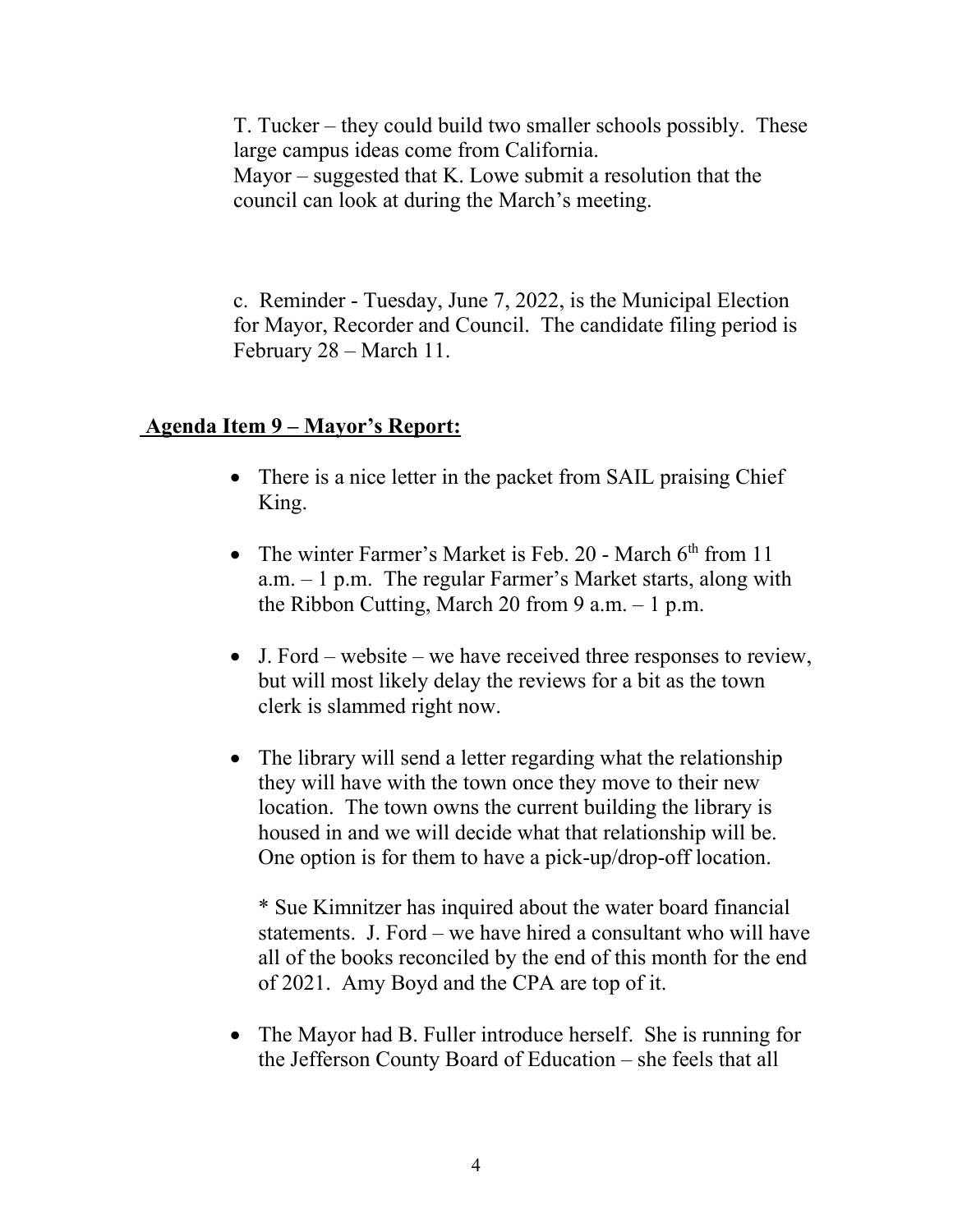elementary schools should be near most of the populations that go there.

• The Mayor introduced J. Krouse – she lives in Jefferson County and is running for Jefferson County Commission.

## **Agenda Item 10 – Reports of Committees:**

### **A. Finance Committee:**

- 1. No meeting in January 2022
- 2. Finance Reporting:
	- 3. Recommendations a. None

### **B. Parking Committee:**

- 1. No January 2022 meeting
- 2. Recommendations: None

### **C. Police Committee:**

- 1. No January 2022 meeting
- 2. Recommendations: None

#### **D. Parks and Recreation Committee:**

- 1. No January 2022 meeting
- 2. Recommendations:
	- a. None

#### **E. Public Works Committee:**

- 1. Meeting minutes of January 2022 not available
- 2. Recommendations: None

#### **F. Path Advisory Committee**

- 1. No meeting in January 2022
- 2. Recommendations:
	- a. None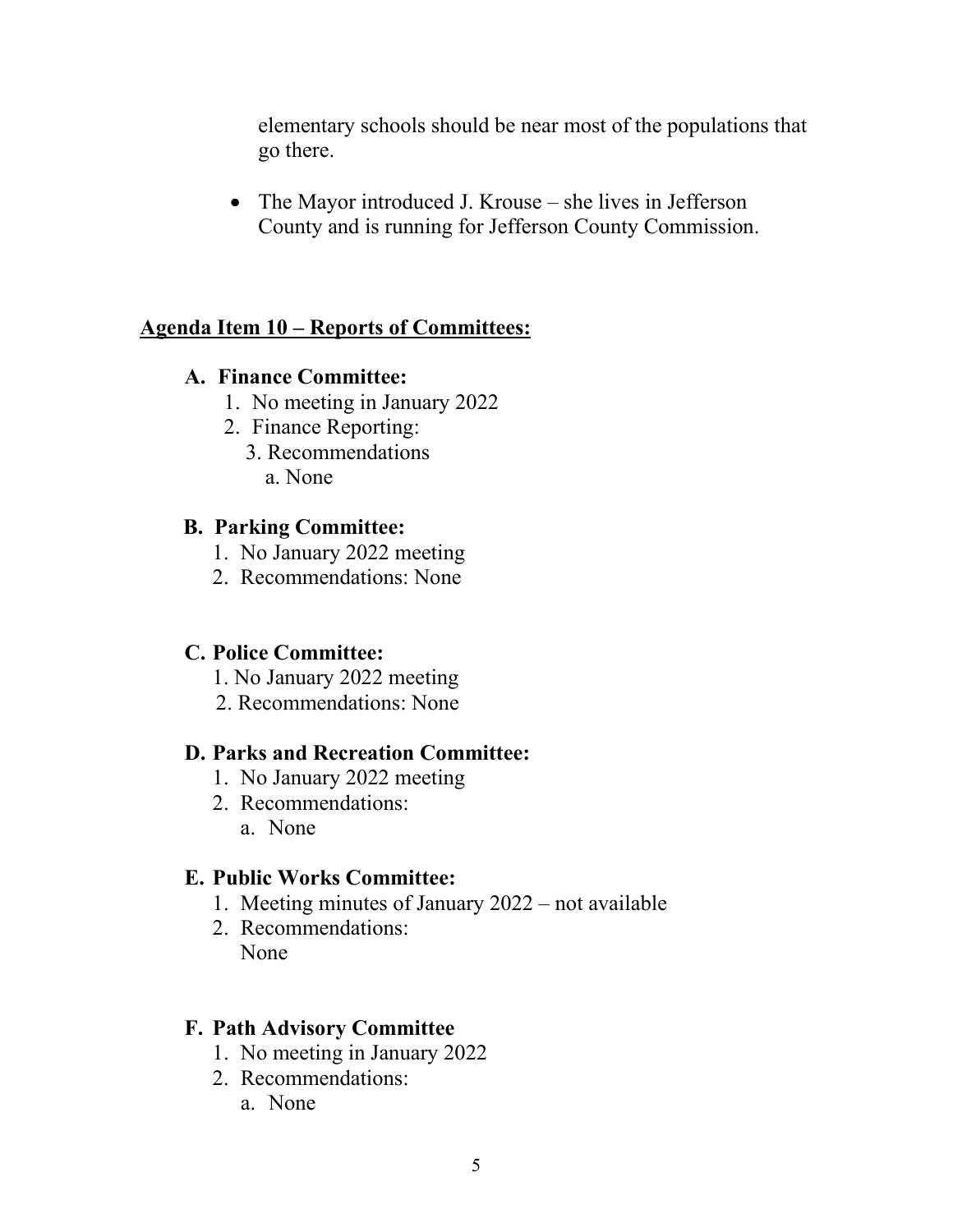### **G. Grants Committee**

- 1. No meeting January 2022
- 2. Recommendations:

a. Appointment of new member

**L. Robertson – move to approve the appointment of Erin Clark to the Grants Committee. Second by C. Roberts. No objections noted.**

## **Agenda item 11 – Report of Commissions, Authority and Boards:**

### **1. Historic Landmarks Commission:**

- 1. Meeting minutes of January 2022 not available
- 2. Recommendations:
	- a. None

### **2. Planning Commission:**

- 1. Meeting minutes of January 2022 not available
- 2. Recommendations: a. None

### **3. Tree Commission**

- 1. No January 2022 meeting
- 2. Recommendations: None

#### **4. Water and Sanitary Board:**

- 1 –Meeting minutes of January 25, 2022
- 2 Recommendations:
	- a. None

### **5. Board of Appeals**

- 1. No meeting scheduled
- **12. Work session update** there will be a follow-up meeting in March.